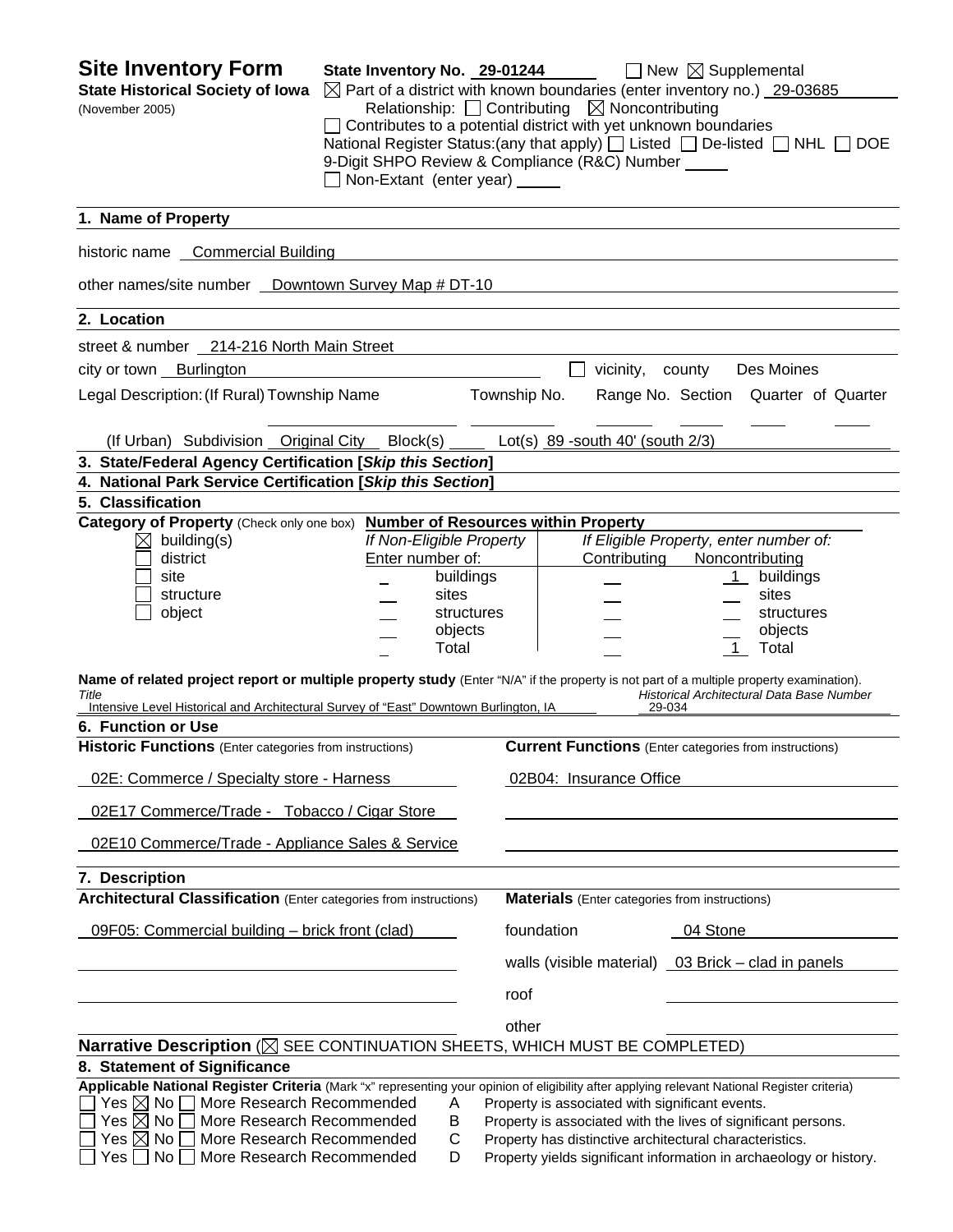| City<br><b>Burlington</b><br><b>Criteria Considerations</b>                                                                                                                                                                                                                                                                                                                                                                                                                                                                                                                                                                                                                                                                                                                                                                                                                                                                                                                                                                                                                                                                                                                                                                                                                                                                                                                                                                                                                                                                                                                                                                                                                                                                                                                                                    | District Number 29-03685                                             |
|----------------------------------------------------------------------------------------------------------------------------------------------------------------------------------------------------------------------------------------------------------------------------------------------------------------------------------------------------------------------------------------------------------------------------------------------------------------------------------------------------------------------------------------------------------------------------------------------------------------------------------------------------------------------------------------------------------------------------------------------------------------------------------------------------------------------------------------------------------------------------------------------------------------------------------------------------------------------------------------------------------------------------------------------------------------------------------------------------------------------------------------------------------------------------------------------------------------------------------------------------------------------------------------------------------------------------------------------------------------------------------------------------------------------------------------------------------------------------------------------------------------------------------------------------------------------------------------------------------------------------------------------------------------------------------------------------------------------------------------------------------------------------------------------------------------|----------------------------------------------------------------------|
|                                                                                                                                                                                                                                                                                                                                                                                                                                                                                                                                                                                                                                                                                                                                                                                                                                                                                                                                                                                                                                                                                                                                                                                                                                                                                                                                                                                                                                                                                                                                                                                                                                                                                                                                                                                                                |                                                                      |
| A Owned by a religious institution or used<br>E A reconstructed building, object, or structure.<br>F A commemorative property.<br>for religious purposes.<br>B Removed from its original location.<br>C A birthplace or grave.<br>50 years.<br>D A cemetery                                                                                                                                                                                                                                                                                                                                                                                                                                                                                                                                                                                                                                                                                                                                                                                                                                                                                                                                                                                                                                                                                                                                                                                                                                                                                                                                                                                                                                                                                                                                                    | G Less than 50 years of age or achieved significance within the past |
| Areas of Significance (Enter categories from instructions)<br><b>Significant Dates</b><br>Construction date<br>1870<br>Other dates, including renovation<br>c.1945, c.1986, c.2000                                                                                                                                                                                                                                                                                                                                                                                                                                                                                                                                                                                                                                                                                                                                                                                                                                                                                                                                                                                                                                                                                                                                                                                                                                                                                                                                                                                                                                                                                                                                                                                                                             | $\boxtimes$ check if circa or estimated date                         |
| <b>Architect/Builder</b><br><b>Significant Person</b><br>(Complete if National Register Criterion B is marked above)<br>Architect<br><b>Builder</b>                                                                                                                                                                                                                                                                                                                                                                                                                                                                                                                                                                                                                                                                                                                                                                                                                                                                                                                                                                                                                                                                                                                                                                                                                                                                                                                                                                                                                                                                                                                                                                                                                                                            |                                                                      |
| Narrative Statement of Significance $(\boxtimes$ SEE CONTINUATION SHEETS, WHICH MUST BE COMPLETED)                                                                                                                                                                                                                                                                                                                                                                                                                                                                                                                                                                                                                                                                                                                                                                                                                                                                                                                                                                                                                                                                                                                                                                                                                                                                                                                                                                                                                                                                                                                                                                                                                                                                                                             |                                                                      |
| 9. Major Bibliographical References                                                                                                                                                                                                                                                                                                                                                                                                                                                                                                                                                                                                                                                                                                                                                                                                                                                                                                                                                                                                                                                                                                                                                                                                                                                                                                                                                                                                                                                                                                                                                                                                                                                                                                                                                                            |                                                                      |
| Bibliography $\boxtimes$ See continuation sheet for citations of the books, articles, and other sources used in preparing this form                                                                                                                                                                                                                                                                                                                                                                                                                                                                                                                                                                                                                                                                                                                                                                                                                                                                                                                                                                                                                                                                                                                                                                                                                                                                                                                                                                                                                                                                                                                                                                                                                                                                            |                                                                      |
| 10. Geographic Data<br><b>UTM References (OPTIONAL)</b><br>Easting<br>Zone<br>Northing<br>Zone<br>Easting<br>2<br>1<br>3<br>4                                                                                                                                                                                                                                                                                                                                                                                                                                                                                                                                                                                                                                                                                                                                                                                                                                                                                                                                                                                                                                                                                                                                                                                                                                                                                                                                                                                                                                                                                                                                                                                                                                                                                  | Northing                                                             |
| See continuation sheet for additional UTM references or comments                                                                                                                                                                                                                                                                                                                                                                                                                                                                                                                                                                                                                                                                                                                                                                                                                                                                                                                                                                                                                                                                                                                                                                                                                                                                                                                                                                                                                                                                                                                                                                                                                                                                                                                                               |                                                                      |
| 11. Form Prepared By                                                                                                                                                                                                                                                                                                                                                                                                                                                                                                                                                                                                                                                                                                                                                                                                                                                                                                                                                                                                                                                                                                                                                                                                                                                                                                                                                                                                                                                                                                                                                                                                                                                                                                                                                                                           |                                                                      |
| name/title Mary Toal, Volunteer; Angela Adams, Commission Member Rebecca L. McCarley, consultant, Davenport                                                                                                                                                                                                                                                                                                                                                                                                                                                                                                                                                                                                                                                                                                                                                                                                                                                                                                                                                                                                                                                                                                                                                                                                                                                                                                                                                                                                                                                                                                                                                                                                                                                                                                    |                                                                      |
| organization Burlington Historic Preservation Commission <b>State Commission</b>                                                                                                                                                                                                                                                                                                                                                                                                                                                                                                                                                                                                                                                                                                                                                                                                                                                                                                                                                                                                                                                                                                                                                                                                                                                                                                                                                                                                                                                                                                                                                                                                                                                                                                                               | date January 29, 2013                                                |
|                                                                                                                                                                                                                                                                                                                                                                                                                                                                                                                                                                                                                                                                                                                                                                                                                                                                                                                                                                                                                                                                                                                                                                                                                                                                                                                                                                                                                                                                                                                                                                                                                                                                                                                                                                                                                |                                                                      |
| street & number<br>City Hall, 400 Washington Street                                                                                                                                                                                                                                                                                                                                                                                                                                                                                                                                                                                                                                                                                                                                                                                                                                                                                                                                                                                                                                                                                                                                                                                                                                                                                                                                                                                                                                                                                                                                                                                                                                                                                                                                                            | telephone 319-753-8158                                               |
| Burlington<br>city or town__                                                                                                                                                                                                                                                                                                                                                                                                                                                                                                                                                                                                                                                                                                                                                                                                                                                                                                                                                                                                                                                                                                                                                                                                                                                                                                                                                                                                                                                                                                                                                                                                                                                                                                                                                                                   | state lowa zip code 52601                                            |
| ADDITIONAL DOCUMENTATION (Submit the following items with the completed form)<br><b>FOR ALL PROPERTIES</b><br>Map: showing the property's location in a town/city or township.<br>1.<br>Site plan: showing position of buildings and structures on the site in relation to public road(s).<br>2.<br>Photographs: representative black and white photos. If the photos are taken as part of a survey for which the Society is to be<br>3.<br>curator of the negatives or color slides, a photo/catalog sheet needs to be included with the negatives/slides and the following<br>needs to be provided below on this particular inventory site:<br>Roll/slide sheet # ______<br>Frame/slot #<br>Roll/slide sheet # ______<br>Frame/slot #<br>Roll/slide sheet #<br>Frame/slot #<br>See continuation sheet or attached photo & slide catalog sheet for list of photo roll or slide entries.<br>$\boxtimes$ Photos/illustrations without negatives are also in this site inventory file.<br>FOR CERTAIN KINDS OF PROPERTIES, INCLUDE THE FOLLOWING AS WELL<br>Farmstead & District: (List of structures and buildings, known or estimated year built, and contributing or noncontributing status)<br>1.<br>2.<br>Barn:<br>a. A sketch of the frame/truss configuration in the form of drawing a typical middle bent of the barn.<br>b. A photograph of the loft showing the frame configuration along one side.<br>c. A sketch floor plan of the interior space arrangements along with the barn's exterior dimensions in feet.<br>State Historic Preservation Office (SHPO) Use Only Below This Line<br>Concur with above survey opinion on National Register eligibility: □ Yes □ No □ More Research Recommended<br>This is a locally designated property or part of a locally designated district.<br>Comments: | Date Taken<br>Date Taken<br>Date Taken                               |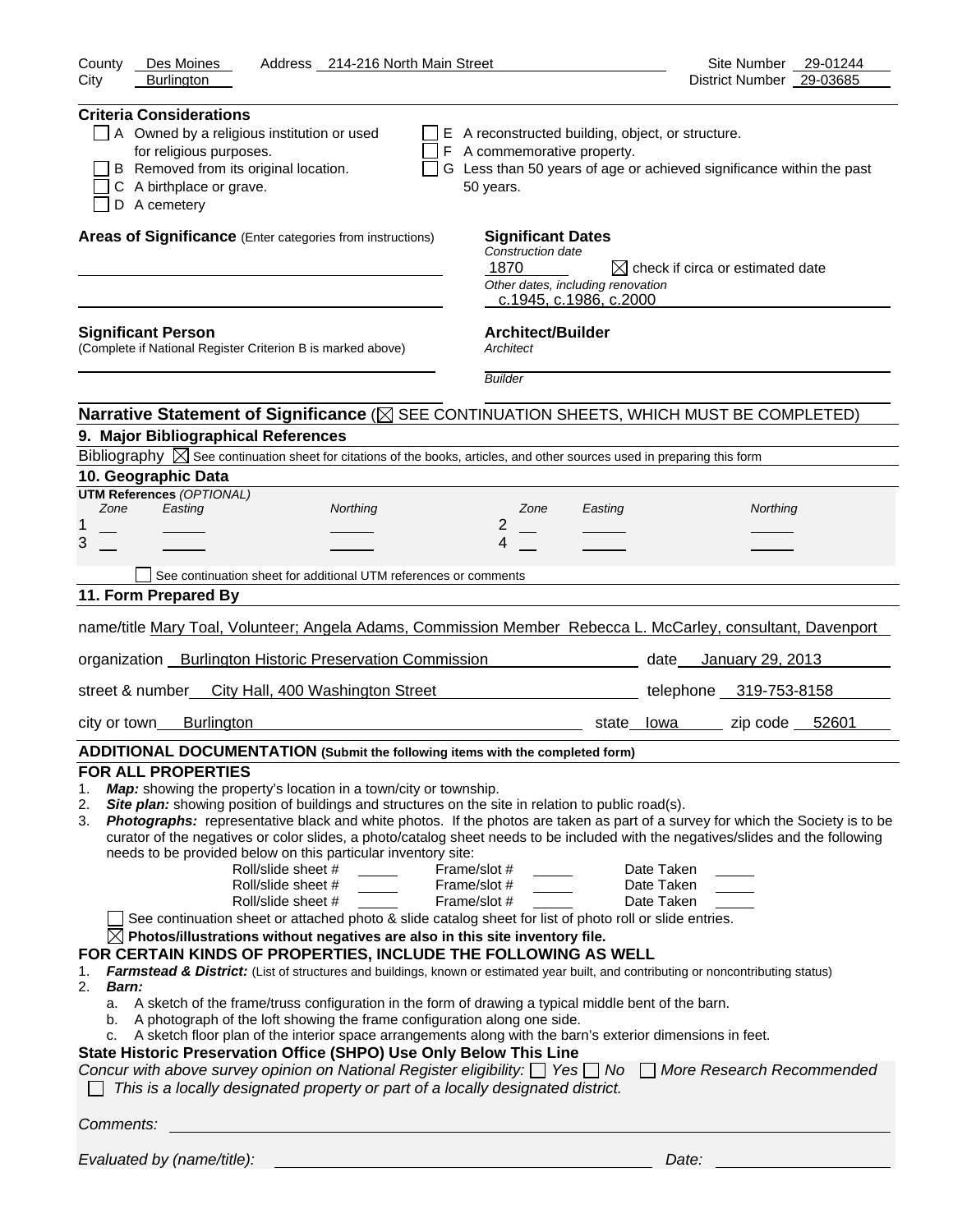| <b>Commercial Building</b> | Des Moines        |
|----------------------------|-------------------|
| Name of Property           | County            |
| 214-216 N. Main Street     | <b>Burlington</b> |
| Address                    | City              |

#### **7. Narrative Description**

Page 1

This three-story brick commercial building was constructed around 1870, with subsequent middle 20<sup>th</sup> century rear additions. The façade appears initially remodeled for John H. Ewinger & Son Distributing Company, likely around 1945 when they expanded from only 214 to the full building. The upper story windows were infilled with glass block. The business closed in 1986, and it was remodeled for insurance offices. The upper stories of the façade appear to have been clad in stucco panels at that time, with smaller double-hung windows installed in the six second-story window openings. The first story of the façade then appears remodeled around 2000, when Great River Financial Group acquired the old Arion Restaurant building to the south. Currently, four windows are found on the first story, with entry through the building to the south. The rear elevations reveal that this is on older  $19<sup>th</sup>$  century building, constructed with a gable roof sloping to either side. The two one-story additions are clad in stucco with a rear entry. The varying depths on the lot indicate their different periods of construction, the 214/south one likely in the 1920s and the 216/north one likely in the 1940s.

#### **8. Narrative Statement of Significance**

While there is a significant business history associated with this building, the building no longer retains sufficient history integrity to be contributing within the potential Downtown Commercial Historic District due to the later (1986-2000) remodeling work on the façade,

The 1976 survey form indicates that this building was constructed around 1875, with no particular source of the date. It seems likely that the building is slightly earlier, perhaps around 1870. A later 1930 obituary of F.J. Disque notes that he started a saddlery and harness business at 216 N. Main Street after serving in the Civil War. He sold the harness business to George J. Reis in 1888 ("F.J. Disque Passes Away, *Hawk-Eye,* April 22, 1930, 5). Ulrich & Disque are noted under saddlers and harness makers in the 1866 city directory at 39 Jefferson and then in the 1871 city directory at 36 N. Main (old numbering). F.J. Disque & Company advertised as manufacturers and dealers in harness, saddles, collars, whips, horse clothing, etc. with a specialty of the fine harness in September 1874 at 216 N. Main Street (*Hawk-Eye,* September 9, 1874, 1). They are also noted as winning first premium on both double and single harnesses at the state fair that month (*Hawk-Eye,* September 27, 1874, 8). The 1871 city directory lists the cigar and tobacco shop at Dempsey & Heitmeier at 32 N. Main. William G. Hoerr bought out Charles Heitmeier in October 1874, and the business became Dempsey & Hoerr. The notice includes a note that the business will be continued at the old stand, 214 N. Main Street (*Hawk-Eye,* October 14, 1874, 1). A September 1881 newspaper advertisement lists W.H. Dempsey & Company as a cigar manufacturer at 214 N. Main (*Hawk-Eye,* September 23, 1881, 3). The 1886 Sanborn map shows a three-story, two-storefront building on the south 40' of the lot extending half the depth of the lot (~60'), with tobacco and cigars at 214 and harness shop at 216.

The 1892 Sanborn map shows a trunk factory at 214 and harness shop at 216. The 1890 city directory lists Adams & Jacoby, manufacturers of trunks and travelers items at 214 N. Main with George J. Reis, saddlery and harnesses at 216 N. Main. Adams & Jacoby had advertised at 204 N. Main in 1885,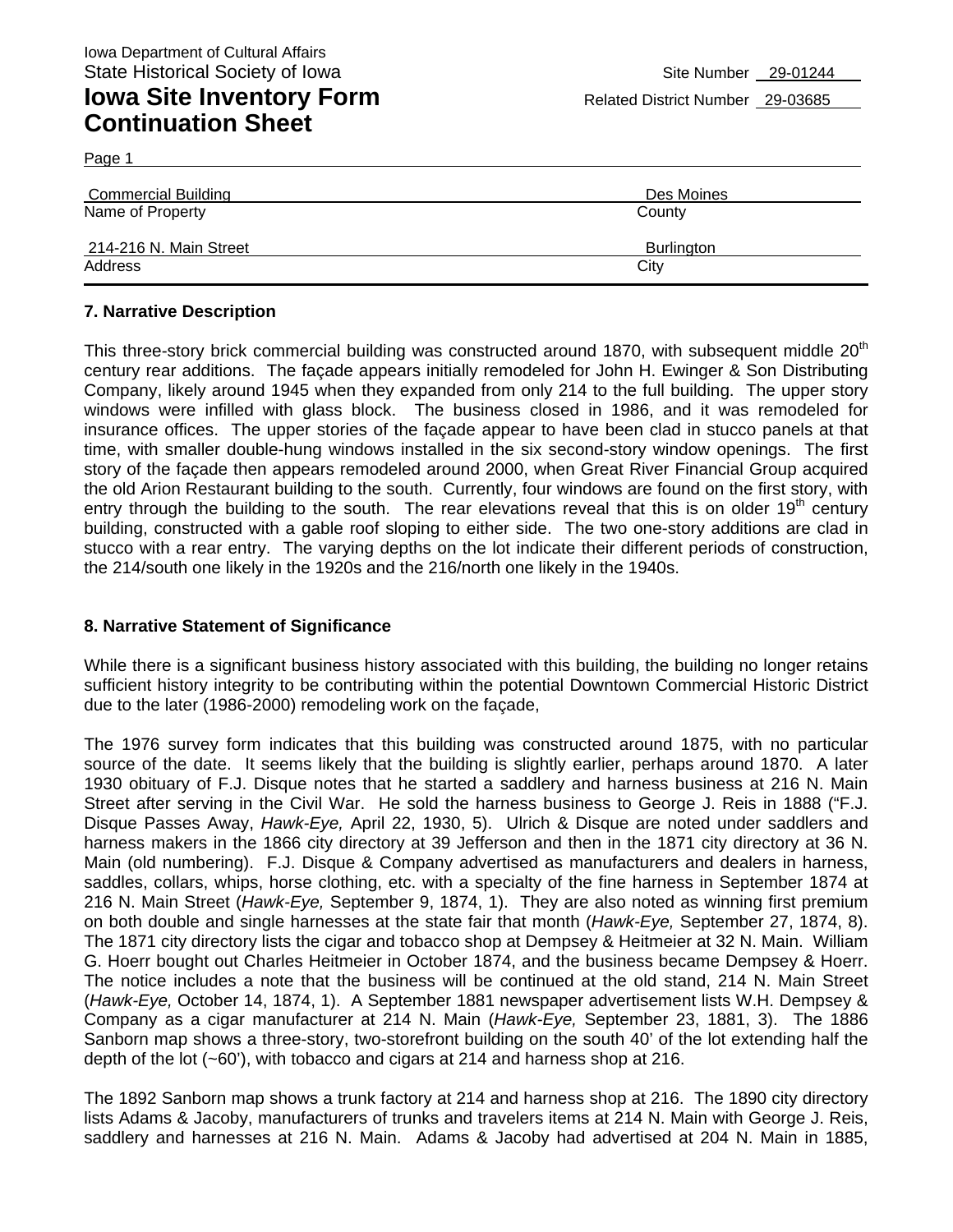Page 2

| <b>Commercial Building</b> | Des Moines        |  |
|----------------------------|-------------------|--|
| Name of Property           | County            |  |
| 214-216 N. Main Street     | <b>Burlington</b> |  |
| Address                    | City              |  |

apparently moving on the block. The same listings are show in the 1892 directory. No listing was shown for 214 in 1896, with Reis still at 216. The fruit and confectionary store of John Corso opened at 214 N. Main by 1900, with George J. Reis remaining at 216. The 1900 Sanborn map continues to show the three-story, double-storefront building at 214-216 N. Main, extending only half the depth of the lot to the alley to the east. George J. Reis continued his harness business at 216 N. Main Street through the 1910s and into the 1920s. In February 1925, George J. Reis advertised his harness collars, whips, shoe tools, and furniture fixtures at 216 N. Main Street for sale, as he "will retire" (*Hawk-Eye,* February 11, 1925, 11).

The Ewinger family had operated a plumbing business in Burlington for several decades by the time that John Ewinger opened a retail plumbing business at 214 N. Main in 1904. Henry Ewinger started in the mill supply business in 1871 in Burlington, expanding into retail plumbing. He then opened an exclusive retail plumbing company under the management of his son John Ewinger ("Ewingers mark centennial," *Hawk-Eye, September 26, 1971, 25*). The business was listed at 320 N. 4<sup>th</sup> Street in the 1900 and 1904 city directories, and then it moved to 214 N. Main in 1904. The 1907 city directory lists John H. Ewinger at 214, offering plumbing, steam and hot water heating. Henry Ewinger Plumbing and Heating Company (William O. Ewinger, president) is listed at 213 N. 3<sup>rd</sup> Street. The 1912 city directory lists John H. Ewinger as a plumber at 214 N. Main (wife Ursula), with Wesley Ewinger listed as working for the company. William O. Ewinger continued as president of the Henry Ewinger Plumbing and Heating Company at 213 N. 3<sup>rd</sup> Street. The 1916 and 1920 city directories continue to list John H. Ewinger as a plumber at 214 N. Main, with Wesley Ewinger listed as working for the company. In the 1920s, John H. Ewinger plumbing continues to operate at 214 N. Main with Wesley F. Ewinger and J.F. Warner listed as the plumbers. John H. Ewinger is then listed as a farmer in the 1926 city directory, and the company is noted as plumbers and supplies. The 1928 city directory lists the company as "plumbing-radio-electric," indicating an expanding retail line. The 1930 city directory lists the company run by Wesley F. Ewinger and Ursula F. Warner, who appears to be his sister (J.F. Warner was listed in 1924). Family stories note that Wesley's wife Gertrude wanted a new washing machine in 1930, and he sold it for a profit before getting it home. So, he then expanded into washing machines as well. John H. Ewinger Company, the Kelvinator Corporation, and the *Hawk-Eye* sponsored a cold cooking school at the Eagle Hall in February 1932, featuring the Kelvinator Electric Refrigerator (*Hawk-Eye,*  February 21, 1932, 6). The home appliance department of John H. Ewinger & Son at 214 N. Main held a contest to win a new A.B.C. Washer in November 1933 (*Hawk-Eye,* November 2, 1933, 11). John H. Ewinger & Son is listed with Wesley F. Ewinger as president and manager in the 1935 city directory. They offered plumbing as well as radios and electric appliances, wholesale and retail. The appliance business appears to have then taken over as the main business for the company, with the 1937 city directory dropping the listing for plumbing and noting only electric washers, refrigerators, stokers, and radios. By 1940, the company became John H. Ewinger & Son Distributing Company, dealing in radios, refrigerators, washers, stokers, stoves, ranges, heaters, and electric home appliances. Wesley F. Ewinger continued to run the company, and the same listings appear in the 1942 and 1945 city directories.

After George J. Reis vacated the north half of the building in 1925, several businesses operated here for the next two decades. The space is listed as vacant in the 1928 city directory. Coleman Barngrover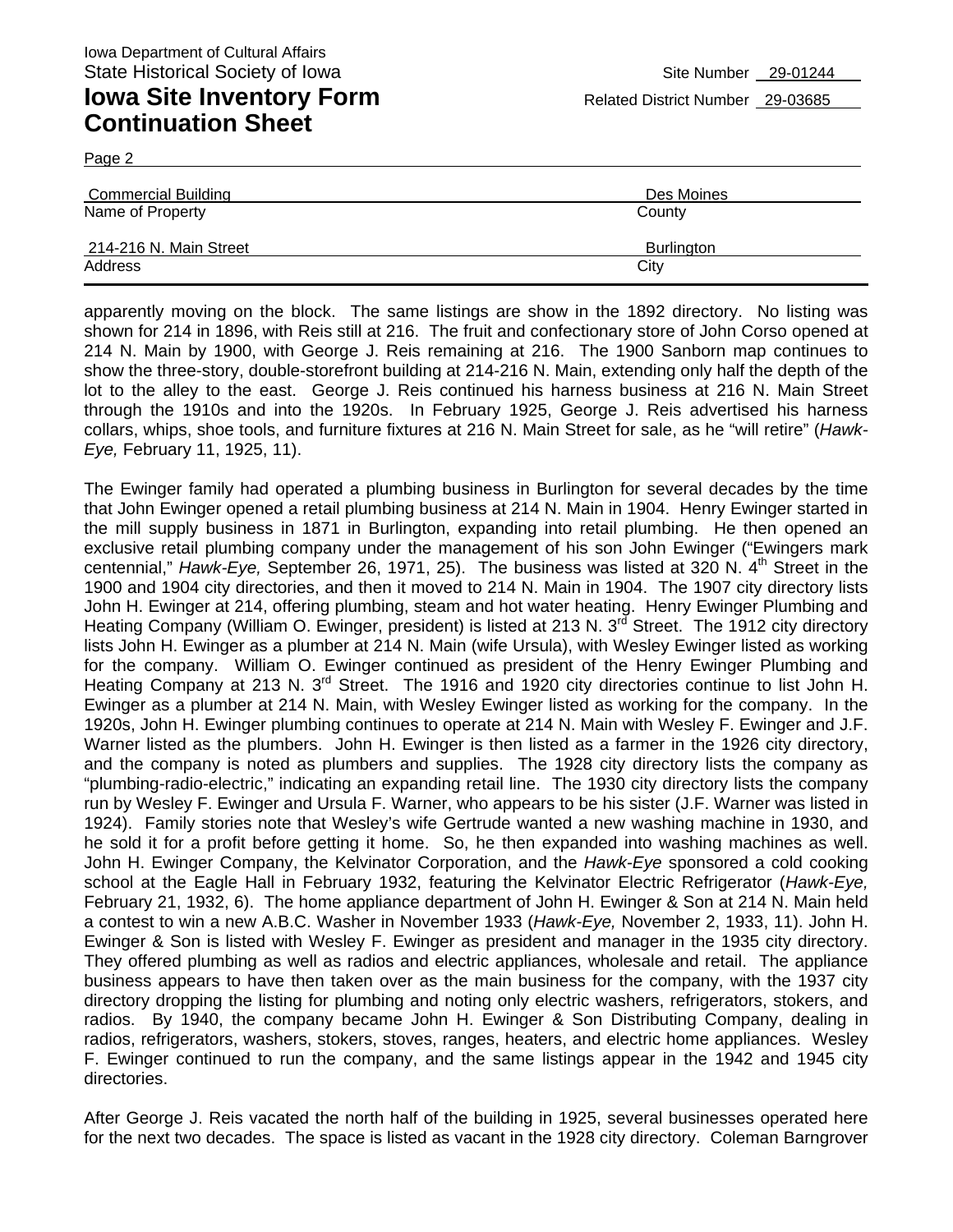Page 3

| <b>Commercial Building</b> | Des Moines        |
|----------------------------|-------------------|
| Name of Property           | County            |
| 214-216 N. Main Street     | <b>Burlington</b> |
| Address                    | City              |

is then listed at 216 N. Main in 1930, selling building materials. H.M. Larsen Tile Company is also listed here. The 1931 Sanborn map shows that a one-story addition has been built to the rear of 214, with a shed sitting on the east half of the lot behind 216. Ursula Ewinger Warner became Ursula F. Parker by 1933 per her mother's obituary (*Hawk-Eye,* April 13, 1933, 5). In 1935, she is listed as living on the second story of 216 and operating Parker Electric on the first story. Thus, Wesley Ewinger ran the company at 214 and his sister ran the company at 216. Parker Electric continues to be listed at 216 in 1937. A March 1938 ad lists it as Parker Appliance Company, selling Lenard refrigerators (Ewinger sold Gibson and Kelvinator) (*Hawk-Eye,* March 14, 1938). The Parker Appliance Company was run by Ray M. Warner and George VonBehren per the 1940 city directory. The sold Kelvinator Refrigerators, RCA Victor Radios, ABC Washers and Ironers, and Acorn Gas Stoves, and they also offered radio repair. Tripp Typewriter and Adding Machine Exchange is also listed at 216 N. Main in 1940. Parker Appliance Company was the only 216 listing in the 1942 city directory. The company then appears to have evolved with the Utilities Service Company list at 216 N. Main in 1945, run by George VonBehren, Walter C. Fox, and Paul O. Darrah.

In 1945, John H. Ewinger & Son Distributing Company bought the north half of the building at 216 N. Main, expanding into this space from 214 ("Ewingers mark centennial," *Hawk-Eye,* September 26, 1971, 25). The initial façade remodel may have been completed around this time or later by the Ewinger Company. A later 1976 photograph shows the upper story windows filled with glass block, a feature utilized in the 1939 remodel of J.S. Schramm Company. The 1947 city directory lists the company at 214 N. Main, with no listing at 216. The 1951 city directory then lists them at 214-216 N. Main Street. The 1952 Sanborn map shows the one-story concrete block rear addition behind 216, extending not quite to the alley. John H. Ewinger & Son Distributing Company continues to be listed here through the 1950s. By 1960, Thomas E. Ewinger is listed as management with his father Wesley, and the company is known simply as Ewinger's. Brands for sale include Philco-Dexter, Maytag, and Hoover, and products include refrigerators, radios, washers, stoves, ranges, heaters, electric home appliances, televisions, freezers, ironers, and vacuum cleaners. By 1965, it was listed as Ewinger's Appliance Center, run by Wesley F. Ewinger, Thomas E. Ewinger, James J. Ewinger, and Gertrude Lindy. They had expanded into Frigidaire, Amana, and Zenith brands. In the 1970s, it was then known as Ewinger Appliance Center. At their centennial celebration in 1971, the company was noted as managed by Wesley's sons Wesley F. Ewinger, Jr. and Thomas Ewinger and daughter Getrude Lindy ("Ewingers mark centennial," *Hawk-Eye,* September 26, 1971, 25). The 1976 photograph of the building has a large sign, Ewinger's, across the Ewinger Appliance Company continued to operate here into the 1980s, closing in 1986.

According to transfer records, the Ewinger family sold the building to Charles Ruckers in July 1986 for part of the insurance company. In 1989, this business became Great River Insurance Company. The building then became part of the other Great River Financial Group properties on the block. In 2007, they changed their name to Two Rivers Financial Group. Two Rivers Insurance Company continues to operate here, with entry from the building to the south also owned by the financial group.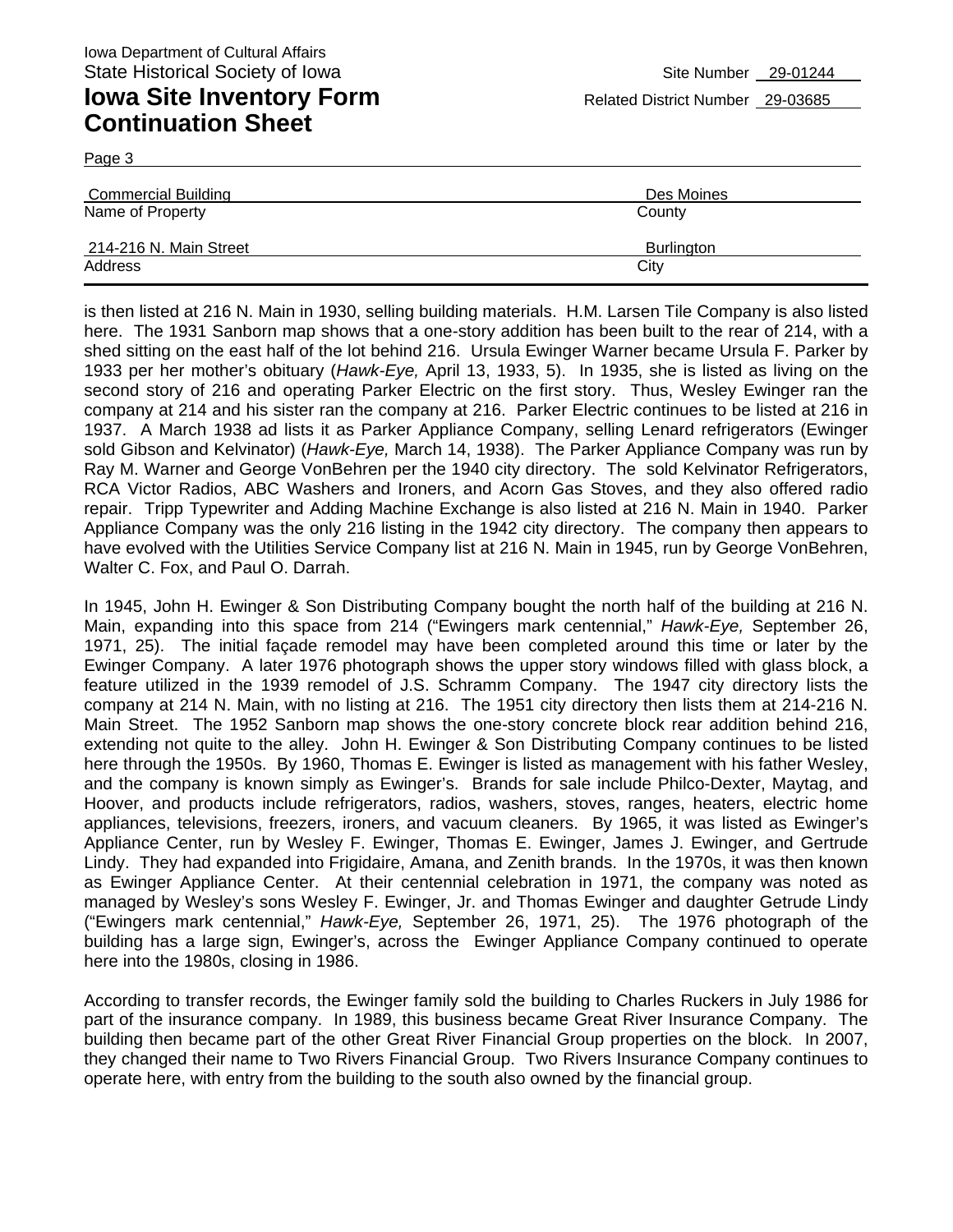Page 4

| <b>Commercial Building</b> | Des Moines        |
|----------------------------|-------------------|
| Name of Property           | County            |
| 214-216 N. Main Street     | <b>Burlington</b> |
| Address                    | City              |

#### **9. Major Bibliographical References**

Antrobus, A.T. *History of Des Moines County Iowa and Its People.* Chicago, IL: S.J. Clarke Publishing Company, 1915.

*Biographical Review of Des Moines County, Iowa.* Chicago: Hobart Publishing Company, 1905.

City Directories, Burlington, Iowa, various dates. On microfiche at the Burlington Public Library

Deed records, per transfer books at Des Moines County Auditor's Office.

Newspapers, various titles and editions. Particular special editions utilized: *Burlington Evening Gazette,* March 24, 1906 *Daily Hawk-Eye Gazette,* September 2, 1938 *Burlington Hawk-Eye Gazette,* August 4, 1942 *Burlington Hawk-Eye,* July 10, 1962 *Burlington Hawk-Eye,* July 4, 1976

*Perspective Map of the City of Burlington, IA.* Milwaukee, WI: American Publishing Co., 1889.

*Portrait and Biographical Album of Des Moines County, Iowa.* Chicago: Acme Publishing Company, 1888.

Sanborn Map Company. "Burlington, Iowa," Fire Insurance Maps. New York: Sanborn Map Company, 1886, 1892, 1900, 1931, 1952.

Smith, Claudia, and Marie Landon. 1976 survey of sites in Burlington. Iowa Site Inventory forms prepared on file at State Historic Preservation Office, Des Moines, IA.

Vertical files. Files on business/industry as well as individual businesses. Burlington Public Library, Burlington, Iowa.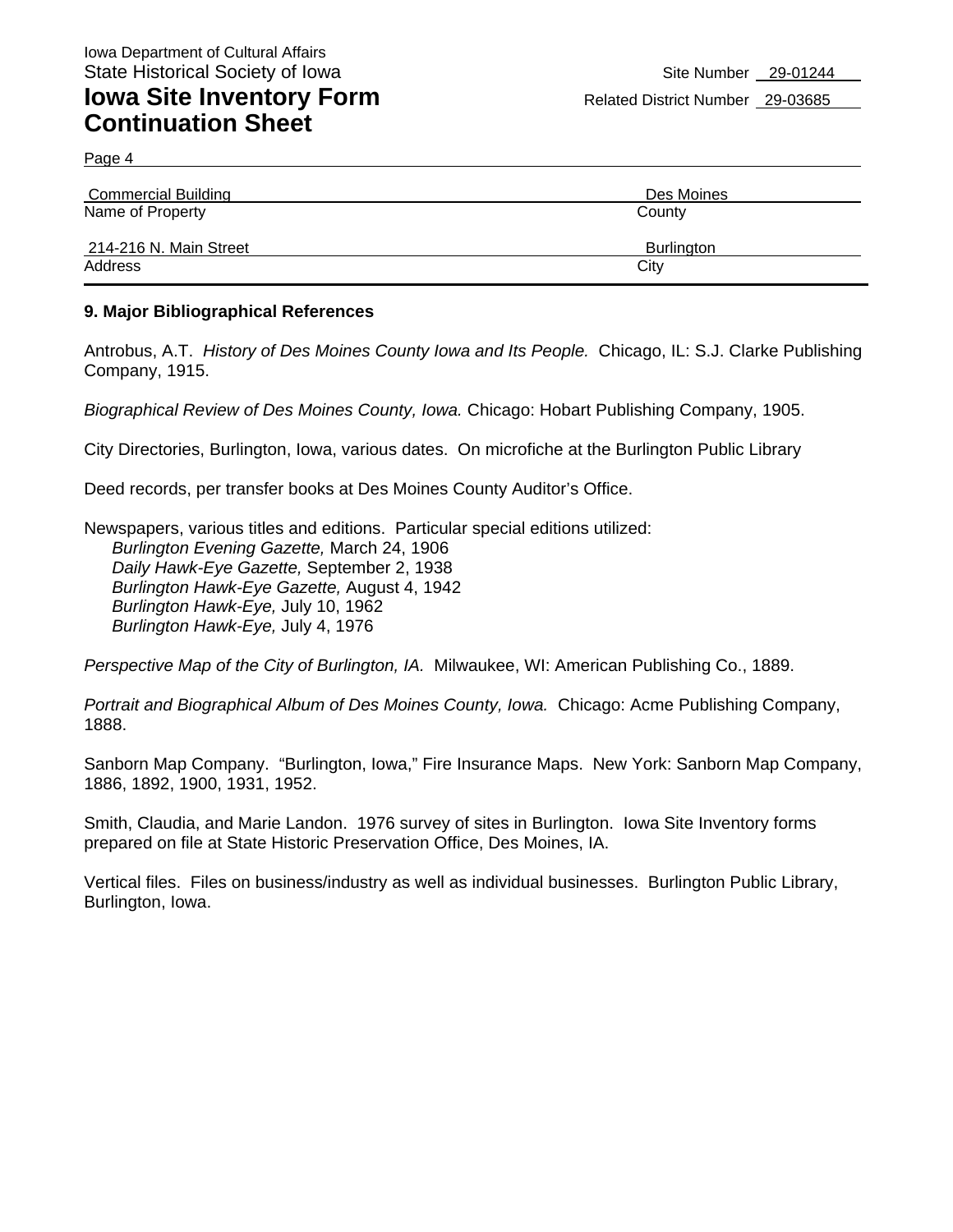Page 5

| <b>Commercial Building</b> | Des Moines        |
|----------------------------|-------------------|
| Name of Property           | County            |
| 214-216 N. Main Street     | <b>Burlington</b> |
| Address                    | City              |

#### **Location map**



*Base aerial photography by Aerial Services Inc for Des Moines County GIS Commission, March 2010.*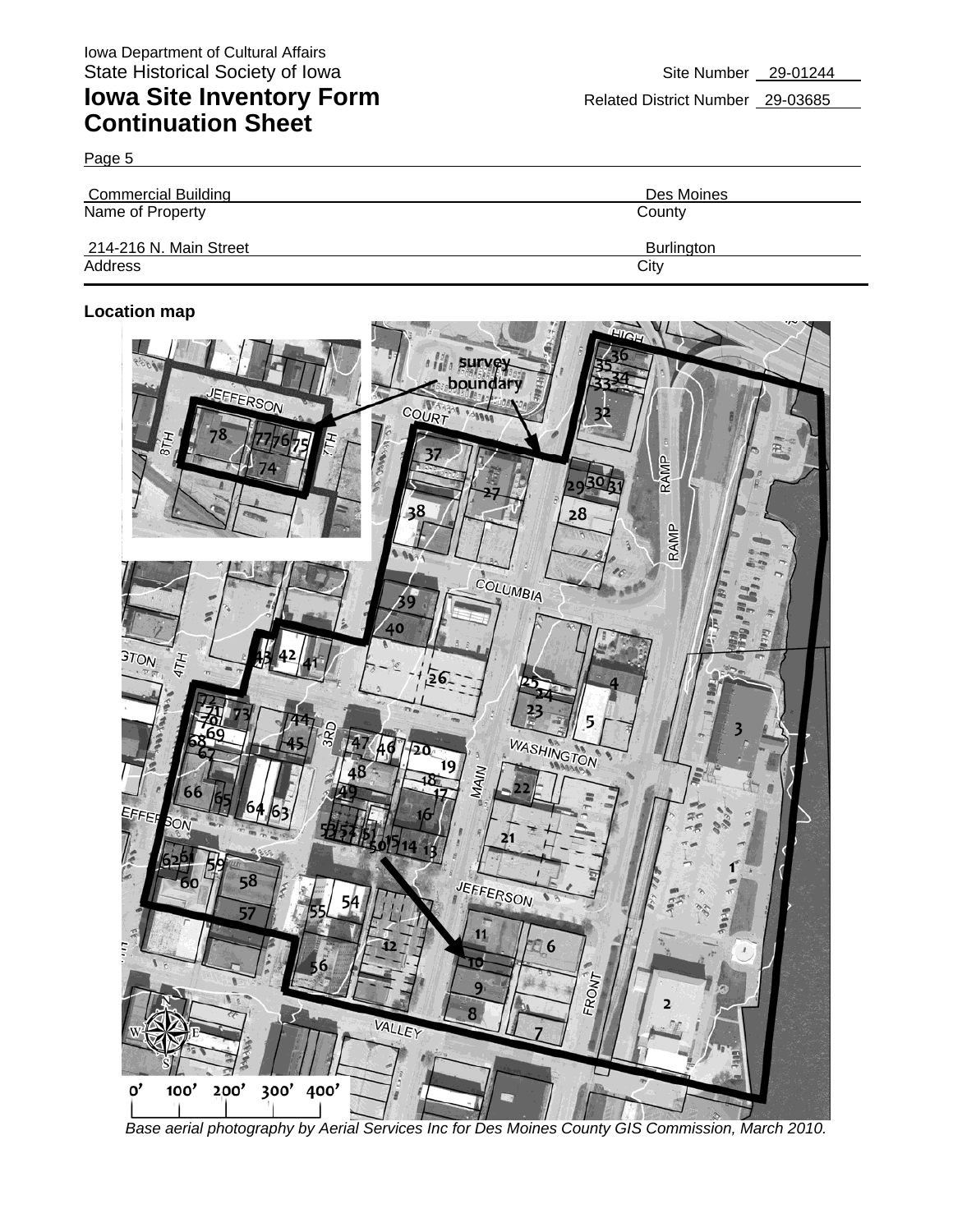Page 6

# **Iowa Site Inventory Form** Related District Number 29-03685 **Continuation Sheet**

| <b>Commercial Building</b> | Des Moines        |
|----------------------------|-------------------|
| Name of Property           | County            |
| 214-216 N. Main Street     | <b>Burlington</b> |
| Address                    | City              |

### **Building plan (from assessor's website)**

| $34'$ HI                          | 20              |
|-----------------------------------|-----------------|
| ADDN <sub>1</sub><br>[1060]<br>53 | 59              |
|                                   | ADDN1<br>[1180] |
| 36'HI                             | 20<br>34'HI     |
| BLDG 1<br>[1200]<br>60            | 60              |
|                                   | BLDG1<br>[1200] |
| 20                                |                 |

*(no space)*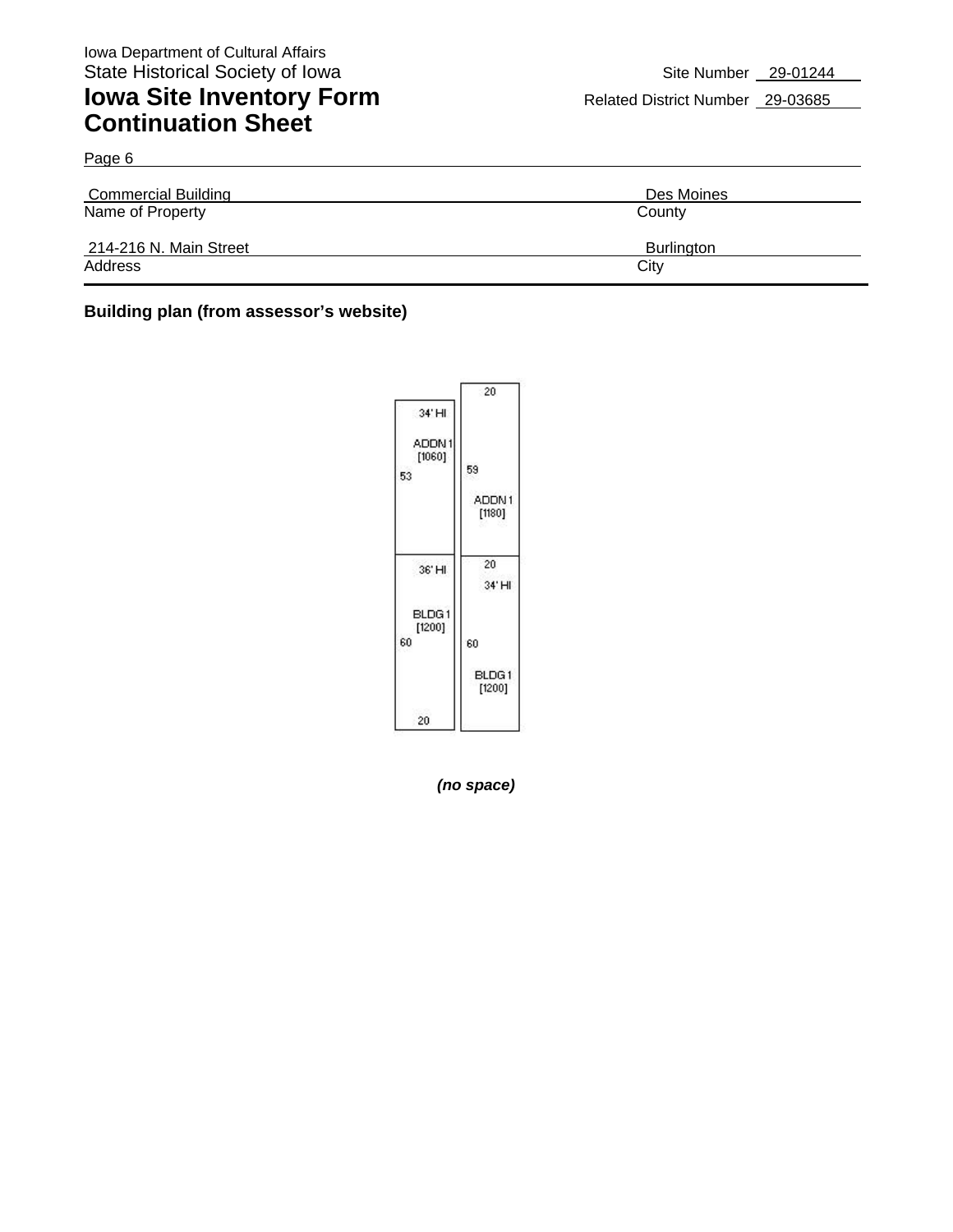| <b>Commercial Building</b> | Des Moines        |
|----------------------------|-------------------|
| Name of Property           | County            |
| 214-216 N. Main Street     | <b>Burlington</b> |
| Address                    | City              |

### **Historic images**

Page 7



**Edge of building at left in 1977 (Downtown Partners collection)**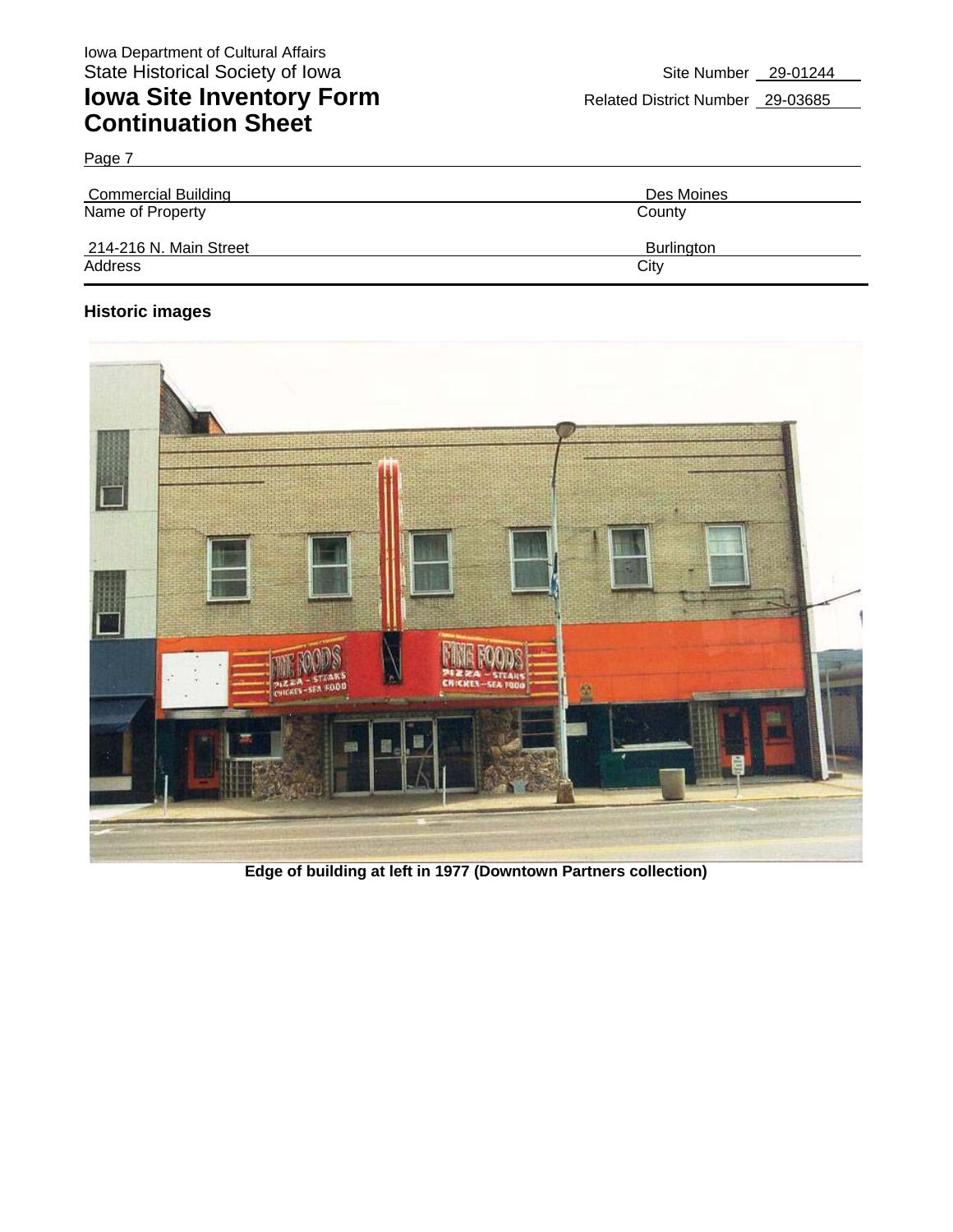Page 8

| <b>Commercial Building</b> | Des Moines        |
|----------------------------|-------------------|
| Name of Property           | County            |
| 214-216 N. Main Street     | <b>Burlington</b> |
| Address                    | City              |



#### **View of building at left in February 1982 (American Classic Images)**

*Online at http://americanclassicimages.com/ Default.aspx?tabid=141&txtSearch=CATAdvancedSearch1%2c15%2c3%2c438&ProductID=27200*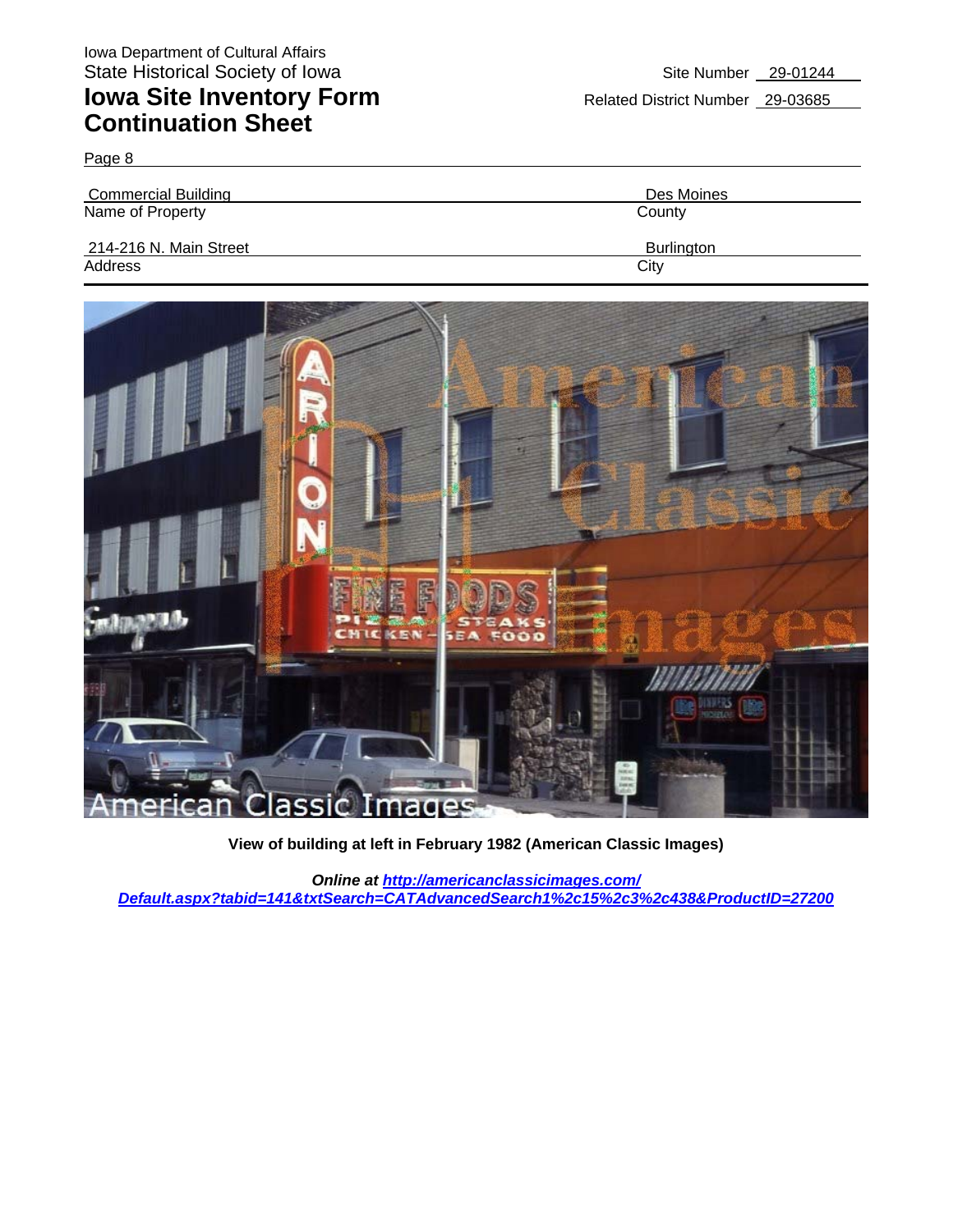Page 9

| <b>Commercial Building</b> | Des Moines        |
|----------------------------|-------------------|
| Name of Property           | County            |
| 214-216 N. Main Street     | <b>Burlington</b> |
| Address                    | City              |

### **Digital photographs**



**Photograph 29-01244-001 – West elevation, looking east (McCarley, November 15, 2012)**